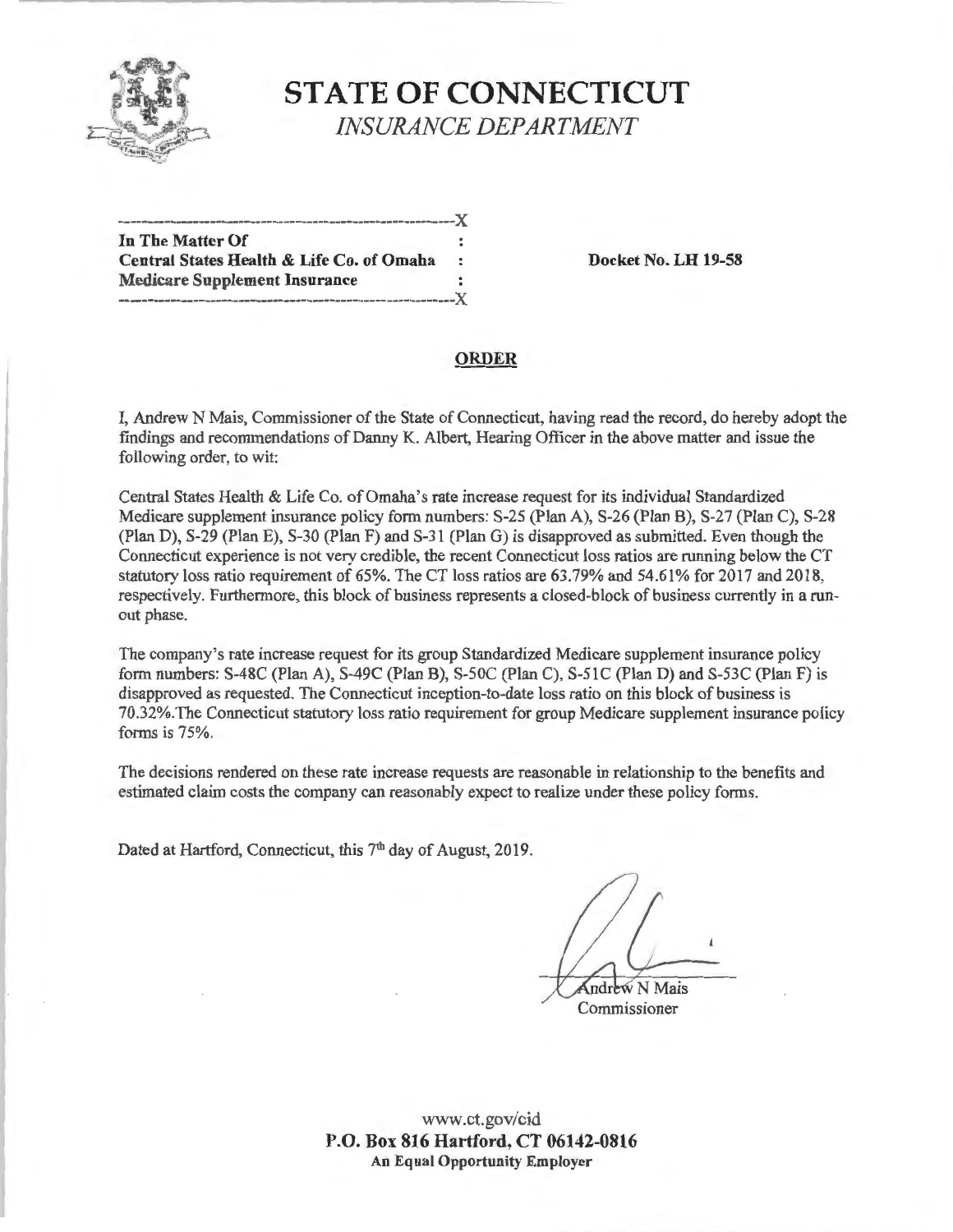

## **STATE OF CONNECTICUT**  *INSURANCE DEPARTMENT*

| In The Matter Of                              |            |
|-----------------------------------------------|------------|
| Central States Health & Life Company of Omaha | $\ddot{z}$ |
| <b>Medicare Supplement Insurance</b>          |            |
|                                               |            |

**Docket No. LH 19-58** 

#### **PROPOSED FINAL DECISION**

#### I. **INTRODUCTION**

The Insurance Commissioner of the State of Connecticut is empowered to review rates charged for individual and group Medicare supplement policies sold to any resident of this State who is eligible for Medicare. The source for this regulatory authority is contained in Chapter 700c and Section 38a-495a of the Connecticut General Statutes.

After due notice, a hearing was held at the Insurance Department in Hartford on Thursday, July 18, 2019, to consider whether or not the rate increases requested by Central States Health & Life Company of Omaha on its individual and group Standardized Medicare supplement insurance business should be approved.

No members from the general public attended the hearing.

No company representatives from Central States Health & Life Company of Omaha attended the hearing.

The hearing was conducted in accordance with the requirements of Section 38a-474, Connecticut General Statutes, the Uniform Administrative Procedures Act, Chapter 54 of Section 38a-8-1 et seq. of the Regulations of Connecticut State Agencies.

A Medicare supplement policy is a private health insurance policy sold on an individual or group basis, which provides benefits that are additional to the benefits provided by Medicare. For many years Medicare supplement policies have been highly regulated under both state and federal law to protect the interests of persons eligible for Medicare who depend on these policies to provide additional coverage for the costs of health care.

Effective December 1, 2005, Connecticut amended its program of standardized Medicare supplement policies in accordance with Section 38a-495a of the Connecticut General Statutes, and Sections 38a-495a-1 through 38a-495a-21 of the Regulations of Connecticut Agencies. This program, which conforms to federal requirements, provides a "core" package of benefits known as Plan A. Insurers may also offer any one or more of eleven other plans (Plans B through N).

> www.ct.gov/cid **P.O. Box 816 Hartford, CT 06142-0816 An Equal Opportunity Employer**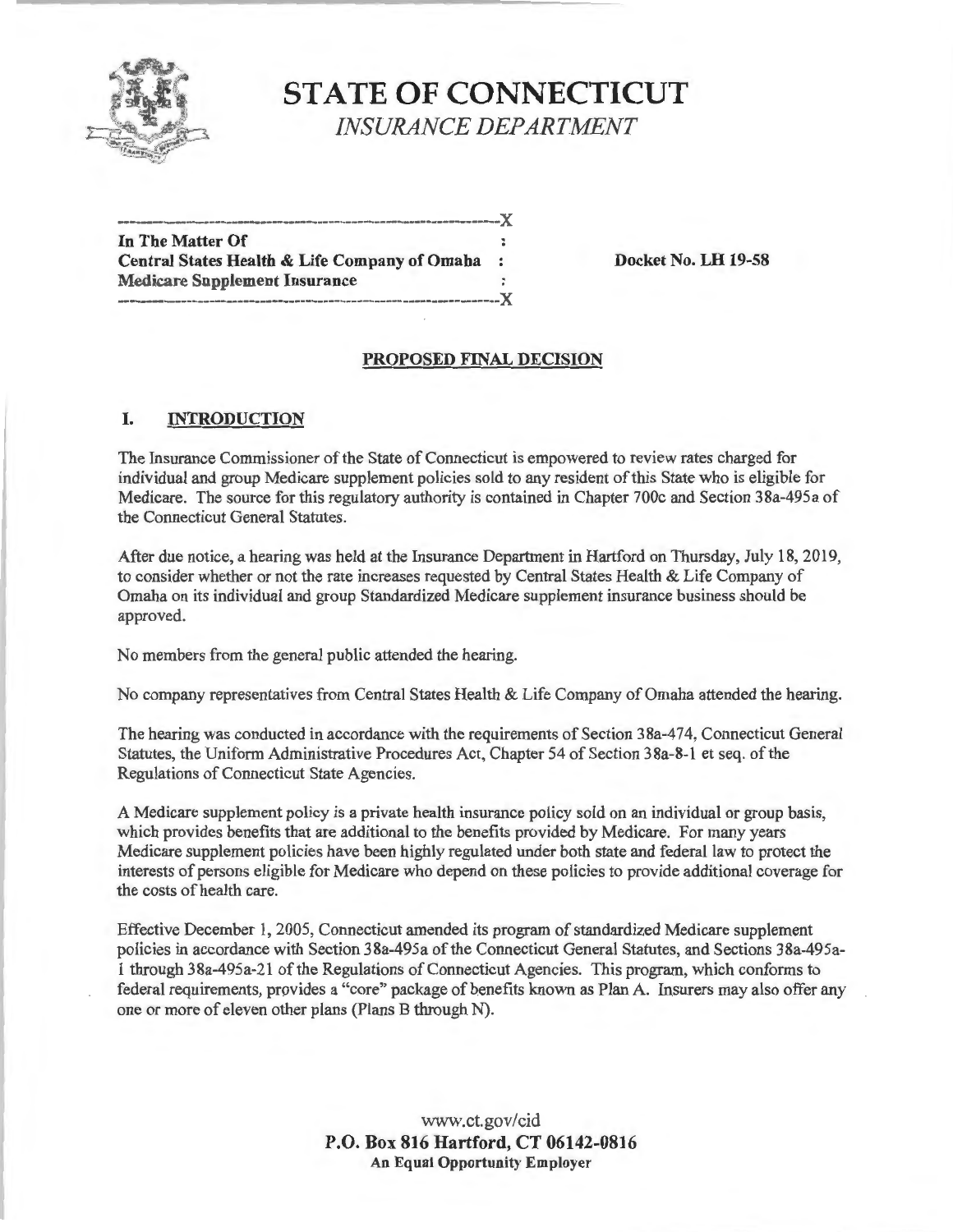Effective January 1, 2006, in accordance with Section 38a-495c of the Connecticut General Statutes (as amended by Public Act 05-20) premiums for all Medicare supplement policies in the state must use community rating. Rates for Plans A through N must be computed without regard to age, gender, previous claims history or the medical condition of any person covered by a Medicare supplement policy or certificate.

The statute provides that coverage under Plans A through N may not be denied on the basis of age, gender, previous claims history or the medical condition of any covered person. Insurers may exclude benefits for losses incurred within six months from the effective date of coverage based on a pre-existing condition.

Effective October 1, 1998, carriers that offer Plan B or Plan C must make these plans as well as Plan A, available to all persons eligible for Medicare by reason of disability.

Insurers must also make the necessary arrangements to receive notice of all claims paid by Medicare for their insureds so that supplement benefits can be computed and paid without requiring insureds to file claim forms for such benefits. This process of direct notice and automatic claims payment is commonly referred to as "piggybacking" or "crossover".

Sections 38a-495 and 38a-522 of the Connecticut General Statutes, and Section 38a-495a-10 of the Regulations of Connecticut Agencies, state that individual and group Medicare supplement policies must have anticipated loss ratios of 65% and 75%, respectively. Under Sections 38a-495-7 and 38a-495a-10 of the Regulations of Connecticut Agencies, filings for rate increases must demonstrate that actual and expected losses in relation to premiums meet these standards, and anticipated loss ratios for the entire future period for which the requested premiums are calculated to provide coverage must be expected to equal or exceed the appropriate loss ratio standard.

Section 3 8a-4 73 of the Connecticut General Statutes provides that no insurer may incorporate in its rates for Medicare supplement policies factors for expenses that exceed 150% of the average expense ratio for that insurer's entire written premium for all lines of health insurance for the previous calendar year.

### **II. FINDING OF FACT**

After reviewing the exhibits entered into the record of this proceeding, the testimony of the witnesses, and utilizing the experience, technical competence and specialized knowledge of the Insurance Department, the undersigned makes the following findings of fact:

1. Central States Health & Life Company of Omaha (CSO) has requested the following rate increases on its individual standardized Medicare supplement plans:

|                | Proposed      | Individual       |
|----------------|---------------|------------------|
| Plan           | Rate Increase | Form             |
| A              | 5.0%          | S <sub>25</sub>  |
| B              | 5.0%          | S <sub>26</sub>  |
| $\overline{C}$ | 5.0%          | S27              |
| D              | 5.0%          | S <sub>2</sub> 8 |
| E              | 5.0%          | S29              |
| F              | 5.0%          | S30              |
| G              | 5.0%          | S31              |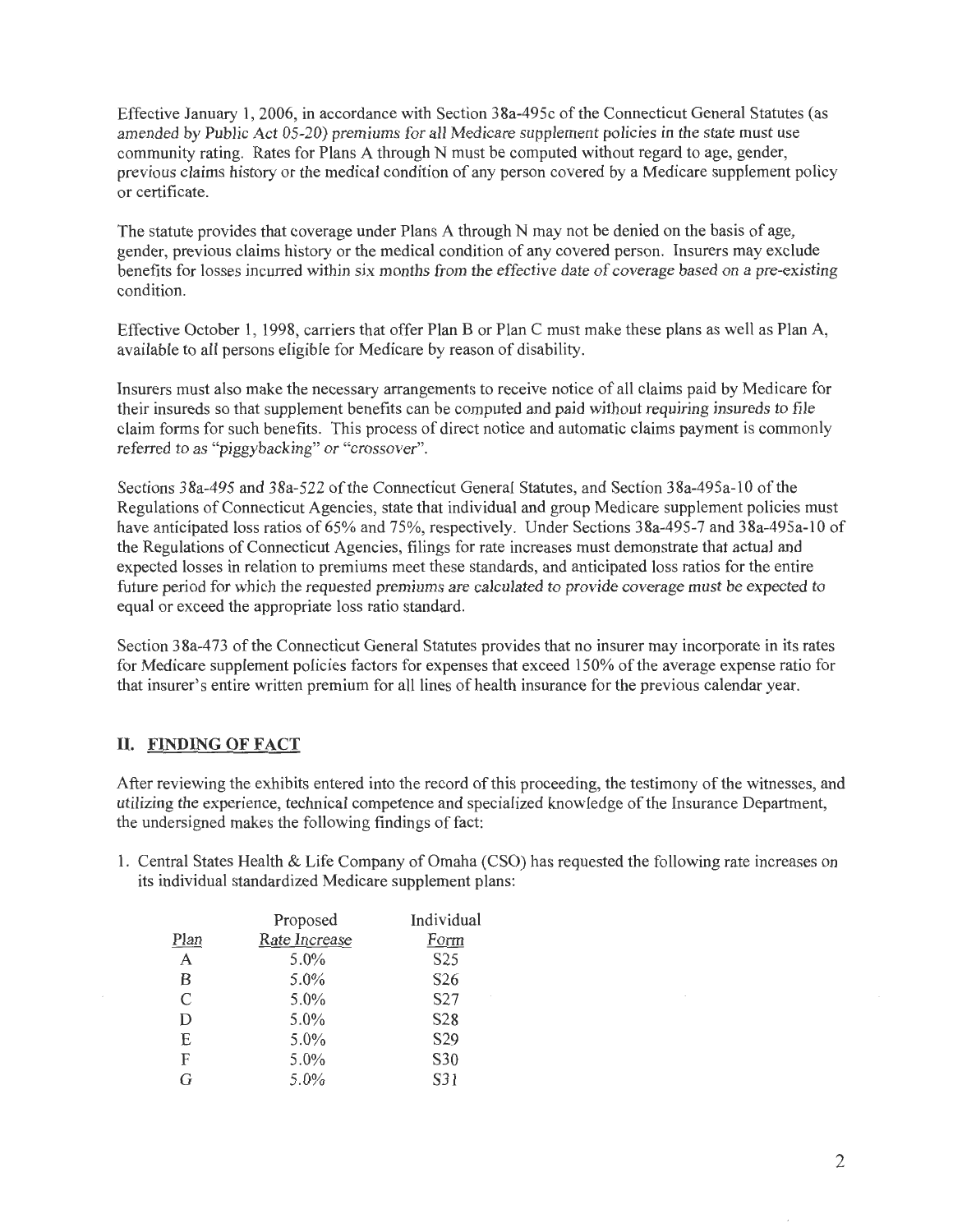2. In-force counts are as of December 31, 2018:

|      | Connecticut | Nationwide |
|------|-------------|------------|
| Plan | In-Force    | In-Force   |
| A    | O           | 82         |
| в    |             | 120        |
| C    |             | 441        |
|      | 3           | 578        |
| E    |             |            |
| F    | 72          | 591        |
|      |             | 38         |

- 3. The last rate increase approved for all individual Plans was effective 10/1/18, and at a level of 7 .0%.
- 4. The subject policies were agent and broker solicited. All policy forms represent a closed block of business.
- 5. CSO certified that their expense factors are in compliance with section 38a-473, C.G.S.
- 6. CSO has conformed to subsection ( e) of section 3 8a-495c, C.G.S. regarding the automatic claims processing requirement.
- 7. The proposed rates are designed to satisfy the Connecticut statutory loss ratio of 65% for individual Medicare supplement.
- 8. The individual loss ratios, in Connecticut and nationwide, for 2017, 2018 and inception-to-date are as follows:

|           | 2017   | 2018   | Inception-to-Date |
|-----------|--------|--------|-------------------|
| <b>CT</b> | 63.79% | 54.61% | 72.11%            |
| NW        | 71.70% | 75.25% | 66.39%            |

9. Central States 2019 Medicare supplement rate filing proposal is in compliance with the requirements ofregulation 38a-474 as it applies to the contents of the rate submission as well as the actuarial memorandum.

#### **III. RECOMMENDATION**

Recommend that the rate increase of 5% be disapproved for all individual plans. While Connecticut specific experience is not significantly credible, the most recent loss ratios have been 63.79% in 2017 and 54.61 % in 2018. The business in Connecticut is a closed block of business and is in a run-out phase.

### **IV. FINDING OF FACT**

After reviewing the exhibits entered into the record of this proceeding, the testimony of the witnesses, and utilizing the experience, technical competence and specialized knowledge of the Insurance Department, the undersigned makes the following findings of fact: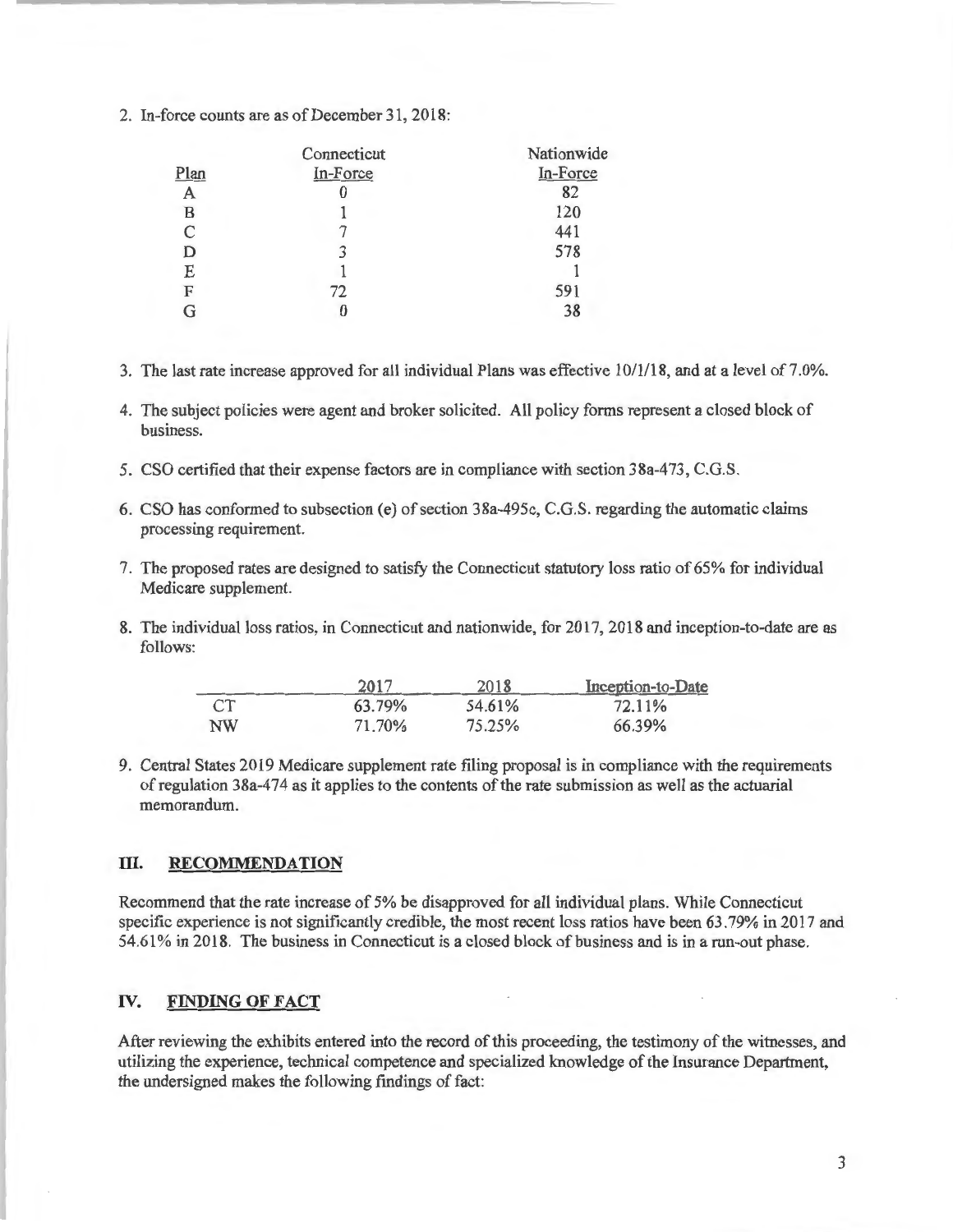1. Central States Health & Life Company of Omaha (CSO) has requested the following rate increases on its group standardized Medicare supplement plans:

|              | Proposed      | Group        |
|--------------|---------------|--------------|
| Plan         | Rate Increase | Form         |
| $\mathbf{A}$ | 5.0%          | <b>S48 C</b> |
| B            | 5.0%          | S49 C        |
| C            | 5.0%          | <b>S50 C</b> |
| D            | 5.0%          | <b>S51 C</b> |
| F            | 5.0%          | S53 C        |

2. In-force counts are as of December 31, 2018:

|      | Connecticut | Nationwide |
|------|-------------|------------|
| Plan | In-Force    | In-Force   |
|      |             |            |
| B    |             | 13         |
| C    |             | 163        |
|      |             | 13         |
| F    | 10          |            |

- 3. The group policies had a 5.0% rate increase approved in 2018.
- 4. The subject policies were agent and broker solicited. All policy forms represent a closed block of business.
- 5. CSO certified that their expense factors are in compliance with section 38a-473, C.G.S.
- 6. CSO has conformed to subsection (e) of section 38a-495c, C.G.S. regarding the automatic claims processing requirement.
- 7. The proposed rates are designed to satisfy the Connecticut statutory loss ratio of 75% for group.
- 8. The loss ratios, in Connecticut and nationwide, for 2017, 2018 and inception-to-date are as follows:

|           | 2017   | 2018   | Inception-to-Date |
|-----------|--------|--------|-------------------|
| CT.       | 87.05% | 95.53% | 70.32%            |
| <b>NW</b> | 88.36% | 86.44% | 74.89%            |

9. Central States 2019 Medicare supplement rate filing proposal is in compliance with the requirements ofregulation 38a-474 as it applies to the contents of the rate submission as well as the actuarial memorandum.